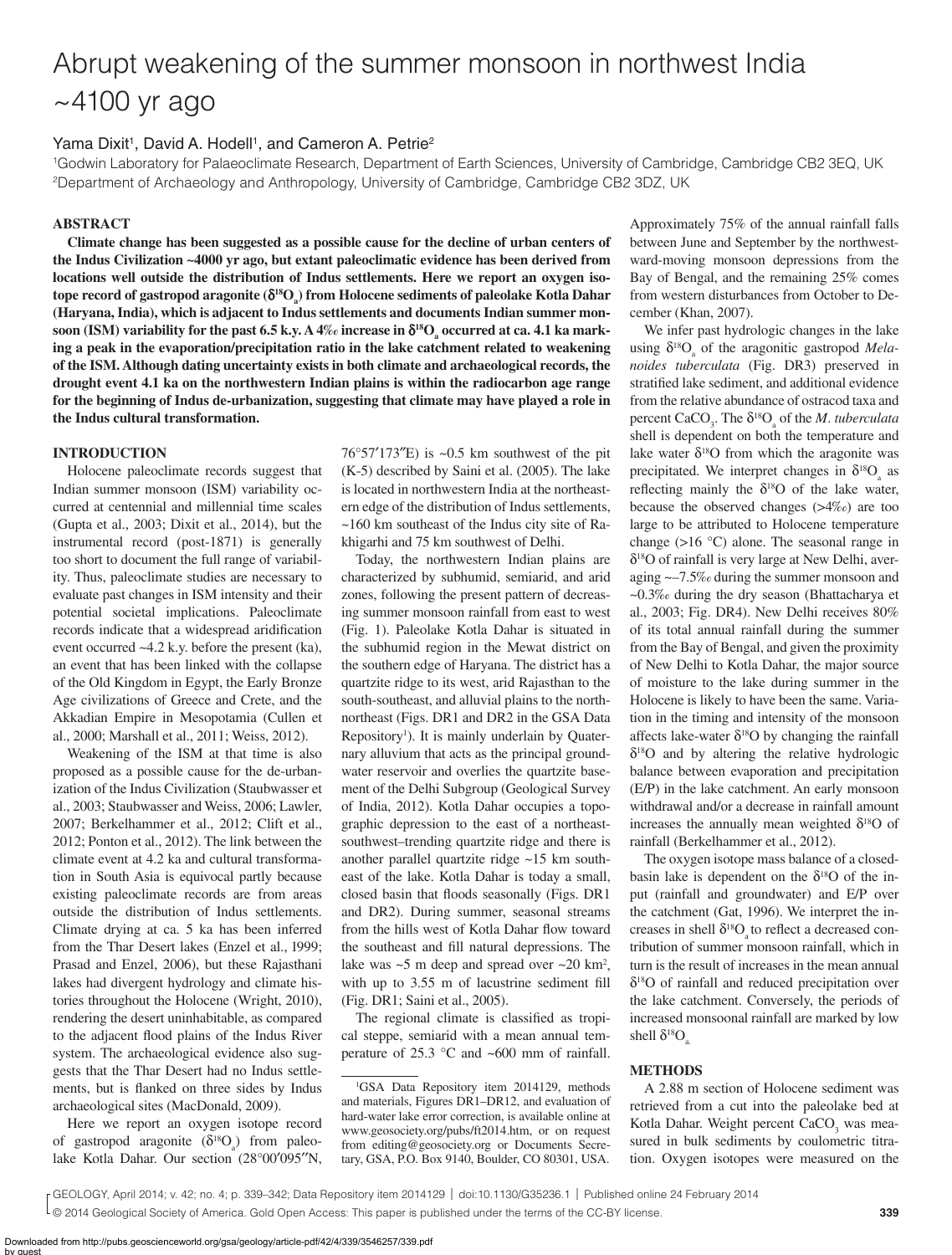

**Figure 1. Location of paleolake Kotla Dahar (dark gray square) (28°00**′**095**″**N, 76°57**′**173**″**E), Haryana, India, and other climate proxies (black triangles) from Thar Desert. White dotted lines are isohyets (mm) between 1900 and 2008. Light gray dots indicate locations of pre-urban, urban, and post-urban Indus Civilization. Dark gray dot is nearest Indus urban center, Rakhigarhi. Satellite imagery was obtained from NASA's Earth Observatory (http://earthobservatory.nasa.gov/Features/BlueMarble/). Inset map shows location of main map in relation to limits of Indian subcontinent.**

gastropod *M*. *tuberculata*. All carbonate isotopic results are reported in standard delta notation relative to the Vienna Peedee belemnite (VPDB) standard (for detailed analytical procedures, see the Data Repository).

The chronology of the stratigraphic section was determined by radiocarbon dating of gastropod shells and terrestrial organic material by accelerator mass spectrometry (AMS) at the Center for Accelerator Mass Spectrometry (CAMS), Lawrence Livermore National Laboratory (California, USA), and calibrated using OxCal v.4.1.63 and the IntCal09 data set (Reimer et al., 2009).

#### **RESULTS**

The chronology of the sediment profile for the past 6.5 k.y. was established using 8 AMS radiocarbon dates on gastropods and 1 organic sample (Table 1; Fig. DR5). Bedrock in the lake catchment is composed mainly of quartzite (Saini et al., 2005), suggesting a relatively small input of older radiocarbon in the lake water and a minimal hard-water lake error (Figs. DR6 and DR7; Table DR1; Deevey and Stuiver, 1964). Owing to the paucity of whole shells in sediment horizons marking the  $\delta^{18}O$  transition at 170–175 cm, we attempted to date mixed gastropods shell fragments combined from depths at 180 and 185 cm. The resulting date was younger  $(3130 \pm 30)$  <sup>14</sup>C yr B.P.) than the overlying horizon at 170 cm  $(3710 \pm 30)$ <sup>14</sup>C yr B.P.), but subsequent X-ray diffraction analysis showed that the gastropod shell fragments, originally aragonite, had been diagenetically altered by calcite secondary overgrowths (Fig. DR8). We therefore discount this date on the basis of poor preservation. In an attempt to bracket the age of the transition horizon, we dated the nearest horizons above (170 cm) and below (202, 205, and 207 cm). The age of the end of the  $\delta^{18}O$  transition and resumption of lake sediments at 170 cm is dated directly to be 3710  $\pm$  30<sup>14</sup>C yr B.P. Because the lithology of the section is the same below and above the  $\delta^{18}O_a$  transition, the age of the beginning of the transition at 175 cm was calculated using a best fit line between 170, 202, 205, and 207 cm, yielding an age of ca. 4.1 ka, assuming no hard-water lake error (Fig. DR9).

The stratigraphic section and  $\delta^{18}O_{a}$  record from Kotla Dahar show three distinct phases representing different stages of the evolving lacustrine system (Fig. 2; Fig. DR12). The earliest deep-water phase (ca. 6.5–6.0 ka) is marked by the lowest  $\delta^{18}O_a$ , averaging  $-2.3\%$ , and the highest  $CaCO<sub>3</sub>$ , averaging ~60% (Fig. 2). This phase is characterized by abundant fresh-water ostracod species (*Ilyocypris*, *Darwinula*, and *Fabaeformiscandona*; J. Holmes, 2013, personal commun.; Fig. DR10) and a low abundance of gastropods. The boundary between the deepwater phase and subsequent shoaling phase is marked by a 5-cm-thick organic-rich layer from which charcoal was dated to ca. 6.4–5.8 ka (Table 1). Immediately above this charcoal layer, from ca. 5.8 to 4.2 ka,  $\delta^{18}O_a$  increases gradually to  $\sim 0.8\%$  and CaCO<sub>3</sub> decreases to  $\sim 37\%$ . Sediments deposited during this period contain abundant, well-preserved gastropods (*Planorbidae*, *M*. *tuberculata*) that thrive in littoral environments and ostracods (*Cyprideis torosa*) that tolerate salinities as high as 60‰ (Heip, 1976) (Fig. 2). The  $\delta^{18}O_a$  increased abruptly from  $-0.1\%$  to 4.4‰ at ca. 4.1 ka, coinciding with a drop in  $CaCO<sub>3</sub>$  to  $\sim 10\%$  and disappearance of ostracods from the sediment. The  $\delta^{18}O_{a}$  averages 2.2‰ from 170 cm to the top of the section.

#### **DISCUSSION**

The  $\delta^{18}O_{a}$  and faunal records suggest that a relatively deep fresh-water lake existed at the site from 6.5 to 5.8 ka. This interpretation is consistent with an early to middle Holocene strengthening of the monsoon documented in records

| Depth<br>(cm)   | Laboratory number<br>(CAMS#) | <b>Material</b>                | Radiocarbon age<br>$(^{14}C$ yr B.P.) | <b>Calibrated age</b><br>(yr B.P.) | Error<br>(±2σ) |
|-----------------|------------------------------|--------------------------------|---------------------------------------|------------------------------------|----------------|
| 125             | 154770                       | Mixed gastropods               | $2255 \pm 30$                         | 2250                               | 93             |
| 135             | 154769                       | Mixed gastropods               | $1980 \pm 30$                         | 1934                               | 60             |
| 170             | 156264                       | Melanoides tuberculata         | $3710 \pm 35$                         | 4040                               | 110            |
| 170 R           | 156265                       | M tuberculata                  | $3745 \pm 35$                         | 4040                               | 110            |
| $(180 - 185)^*$ | 156263                       | Mixed gastropods               | $3130 \pm 30$                         | 3353                               | 88             |
| 202             | 161945                       | M tuberculata                  | $4300 \pm 25$                         | 4894                               | 64             |
| 205             | 161946                       | Mixed gastropods               | $4300 \pm 35$                         | 4895                               | 66             |
| 207             | 154771                       | Mixed gastropods               | $4250 \pm 35$                         | 4760                               | 109            |
| 228             | 153624                       | Charcoal                       | $5320 \pm 120$                        | 6076                               | 316            |
| 287             | 157228                       | M. tuberculata shell fragments | $5670 \pm 30$                         | 6445                               | 89             |

\*A rejected date (Fig. DR8; see text footnote 1); R denotes replicated date. CAMS#—Center for Accelerator Mass Spectrometry number.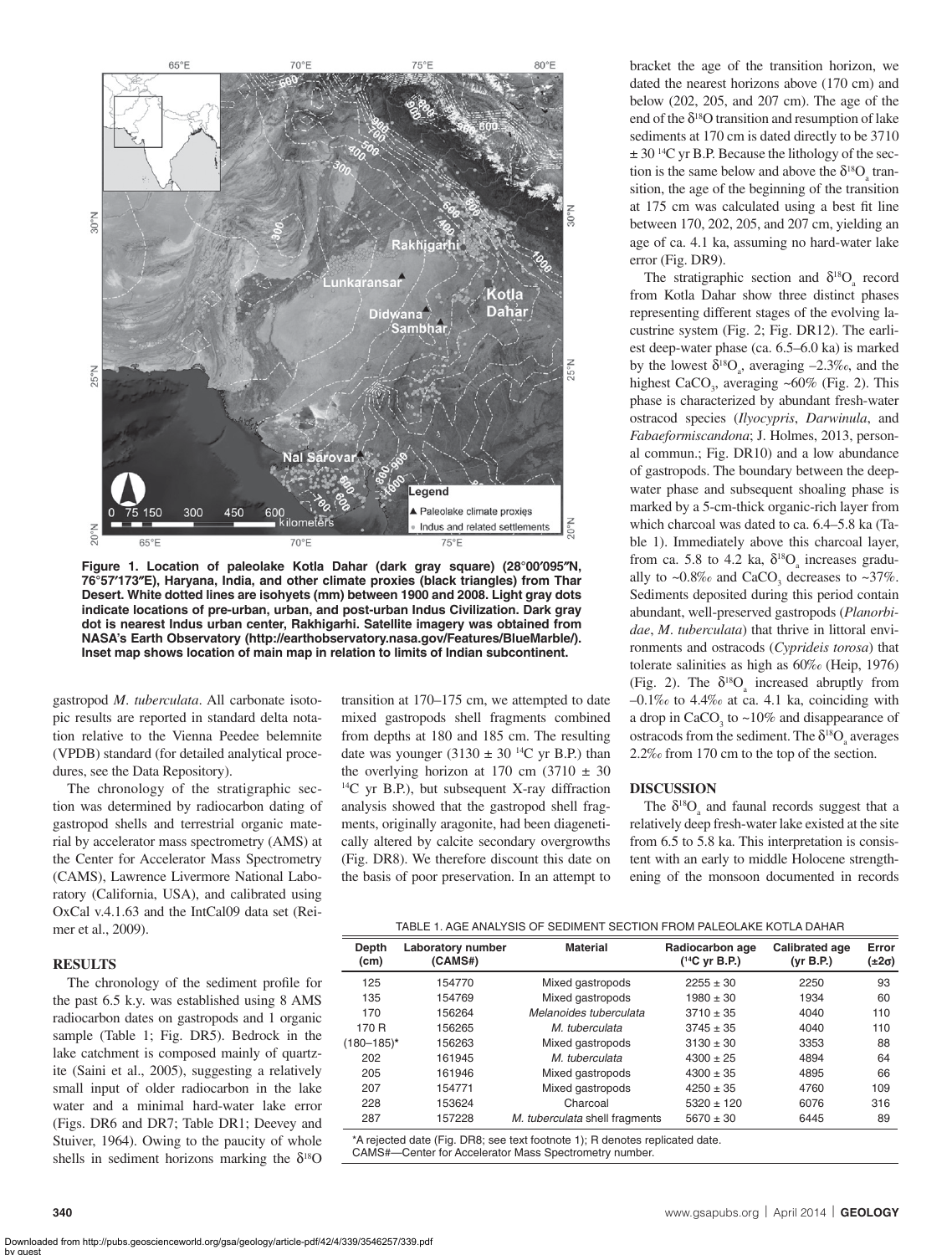

**Figure 2. Weight percent (wt%) carbonate and** δ**18O VPDB (Vienna Peedee belemnite, ‰) of gastropod**  *Melanoides tuberculata***, ostracod valve count per 25 g of sediment, and lithostratigraphy of section plotted against calibrated age (ka). White triangles denote levels of radiocarbon dates in 14C yr B.P. Horizontal bar denotes climate transition at 4.1 ka.**

from Oman, the Arabian Sea, and Thar Desert lakes (Fleitmann et al., 2003; Gupta et al., 2003; Prasad and Enzel, 2006). After ca. 5.8 ka, the increased abundance of *M*. *tuberculata,* the pulmonate gastropod *Planorbidae*, and the ostracod *C*. *torosa* indicates a progressive lowering of lake level and increasing salinity (Fig. 2; Fig. DR10). Furthermore, an increase in  $\delta^{18}O_a$  and decrease in %CaCO<sub>3</sub> suggest a gradual change toward higher E/P conditions between ca. 5.8 and 4.2 ka. This climate trend is consistent with a long-term Holocene decrease in ISM rainfall recorded in marine and speleothem records (Gupta et al., 2003; Fleitmann et al., 2003).

An abrupt  $4\%$  increase in  $\delta^{18}O_{a}$  occurred at ca. 4.1 ka, documenting a sharp reduction in ISM intensity and increased E/P in the lake catchment (Fig. 2). The absence of ostracods from the sediments deposited following this transition indicates a shift to shallow, seasonal lacustrine conditions because *C*. *torosa* require permanent water to survive (Anadon et al., 1986). A similar drying event at ca. 4.0 ka was observed in a U/ Th-dated Mawmluh Cave speleothem, in northeast India (Berkelhammer et al., 2012). The shift also coincides, within chronological error, with the monsoon weakening at 4.2 ka recorded in Arabian Sea sediments (Fig. 3C) (Staubwasser et al., 2003). Taken together, the records from Kotla Dahar, Mawmuluh, and the Arabian Sea provide strong evidence for a widespread weakening of the ISM across large parts of India at ca. 4.2–4.0 ka. The monsoon recovered to the modern-day conditions after 4.0 k.y. ago, and the event lasted for  $\sim$ 200 yr (ca. 4.2–4.0 ka) in this region. The step change at Kotla Dahar is not necessarily a permanent change in the local hydrology, but could instead represent a

transient change in E/P that altered the steadystate lake water  $\delta^{18}$ O.

The cause of ISM weakening at ca. 4.1 ka has been related to large-scale tropical ocean-atmosphere dynamics, i.e., changes in the Indian Ocean Dipole (IOD) and El Niño Southern Oscillation (ENSO) (Fisher et al., 2008; MacDonald, 2009). Observational and modeling studies indicate that a positive IOD weakens the effect of ENSO on

the ISM (Ashok and Guan, 2004). Abram (2009) suggested a shift in Indian Ocean climate to a more negative IOD state after ca. 4.3 ka. There is also evidence for a shift in ENSO variability in the Pacific beginning at ca. 4.2 ka, marked by a transition to stronger and/or more frequent ENSO events (Conroy, 2008; Toth et al., 2012). Thus, the ISM weakening observed in the Kotla Dahar and Mawmuluh records may have been related to the coincidence of a negative phase of the IOD coupled with increased ENSO variability (Berkelhammer et al., 2012).

Within the errors of the age models of the respective records (i.e.,  $\pm 100$  yr), the  $\delta^{18}O$  increase in Kotla Dahar coincides with a peak in dolomite-rich eolian dust in the Gulf of Oman (Cullen et al., 2000) and a distinct dust spike in Kilimanjaro (Africa) ice cores (Thompson et al., 2002) (Fig. 3). These events have been linked to droughts in Mesopotamia and Africa, and coincide with the observed ISM weakening in South Asia. Evidence of aridification at 4.2 ka also comes from the Mediterranean Sea, Turkey, the United Arab Emirates, the Gulf of Oman, Tibet, Mongolia, and China (Weiss, 2012).

The estimated age of the onset of drier conditions at Kotla Dahar is ca. 4.1 ka, but we take the U-series age range of the speleothem from 4071 yr ago  $(\pm 18 \text{ yr})$  to 3888 yr ago  $(\pm 22 \text{ yr})$ as the most accurate timing of the monsoon weakening (Berkelhammer et al., 2012). The beginning of Indus de-urbanization is estimated at ca. 4.0–3.9 ka (Wright, 2010), but these



**Figure 3. A: Gastropod**  δ**18O record from Kotla Dahar. VPDB—Vienna Peedee belemnite. B:** δ**18O record from Mawmluh Cave speleothem in northeast India. C:** δ**18O record of planktonic foraminifera from Arabian Sea. D: Dolomite concentration from Gulf of Oman sediment core. E: Ice core δ<sup>18</sup>O<sub>SMOW</sub> (Vienna standard mean ocean water) and dust (>63** μ**m) from Kilimanjaro, Africa. F: Percent sand in El Junco Lake, Galapagos Islands (proxy for El Niño events). Gray horizontal bar denotes reef growth hiatus in tropical eastern**  Pacific attributed to in**creased El Niño Southern Oscillation. Vertical bar at ca. 4.1 ka indicates inferred climate drying related to summer monsoon weakening. Indus cultural periods are shown at top.**